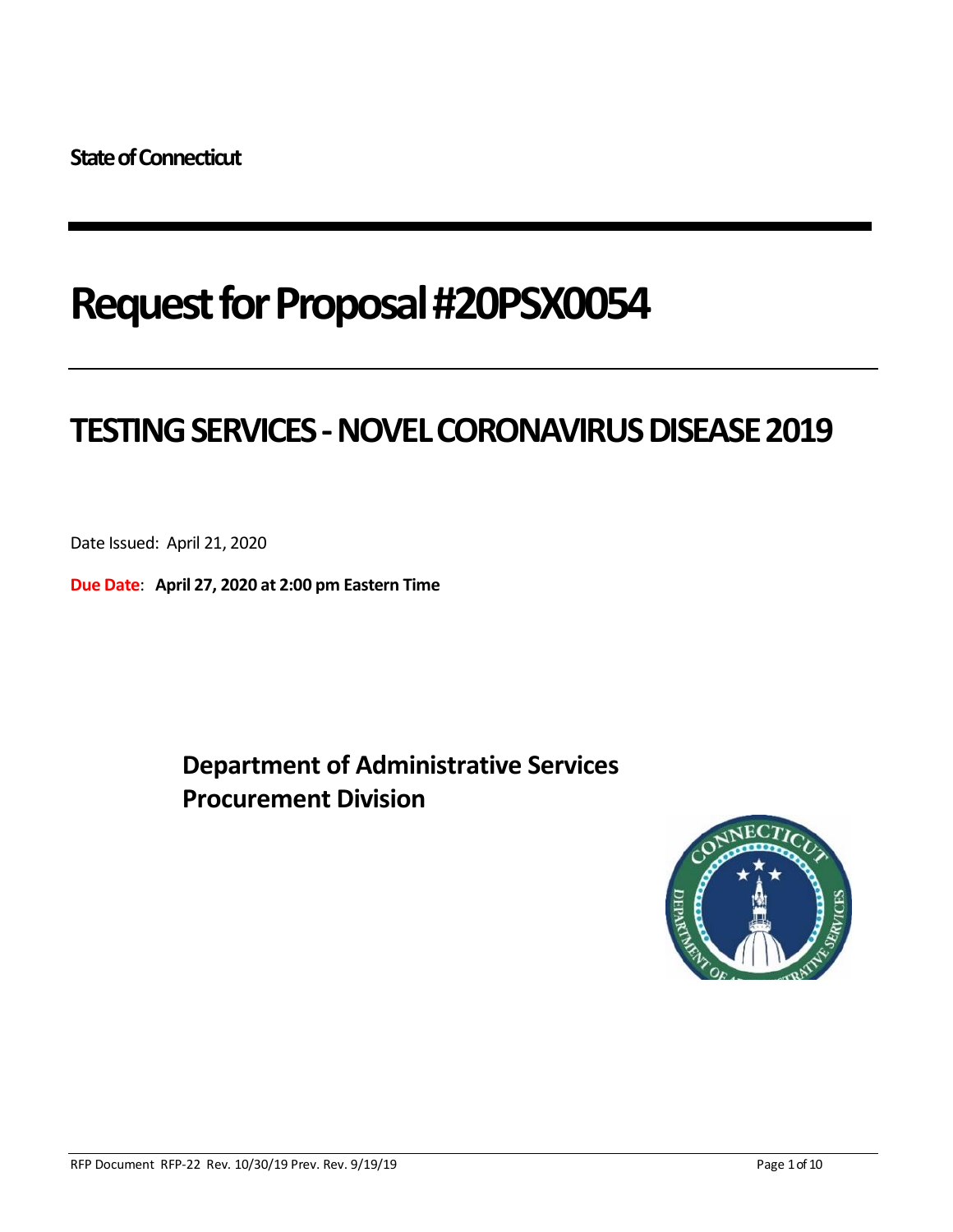# **TABLE OF CONTENTS**

| <b>OVERVIEW</b><br><u> 1980 - Antonio Alemania, prima postala de la provincia de la provincia de la provincia de la provincia de la</u> |    |
|-----------------------------------------------------------------------------------------------------------------------------------------|----|
|                                                                                                                                         |    |
|                                                                                                                                         | 9  |
|                                                                                                                                         | 9  |
|                                                                                                                                         | 10 |
| <b>ATTACHMENTS:</b>                                                                                                                     |    |
| <b>ATTACHMENT 1 - GUIDE TO ELECTRONIC PROPOSAL SUBMITTALS</b>                                                                           |    |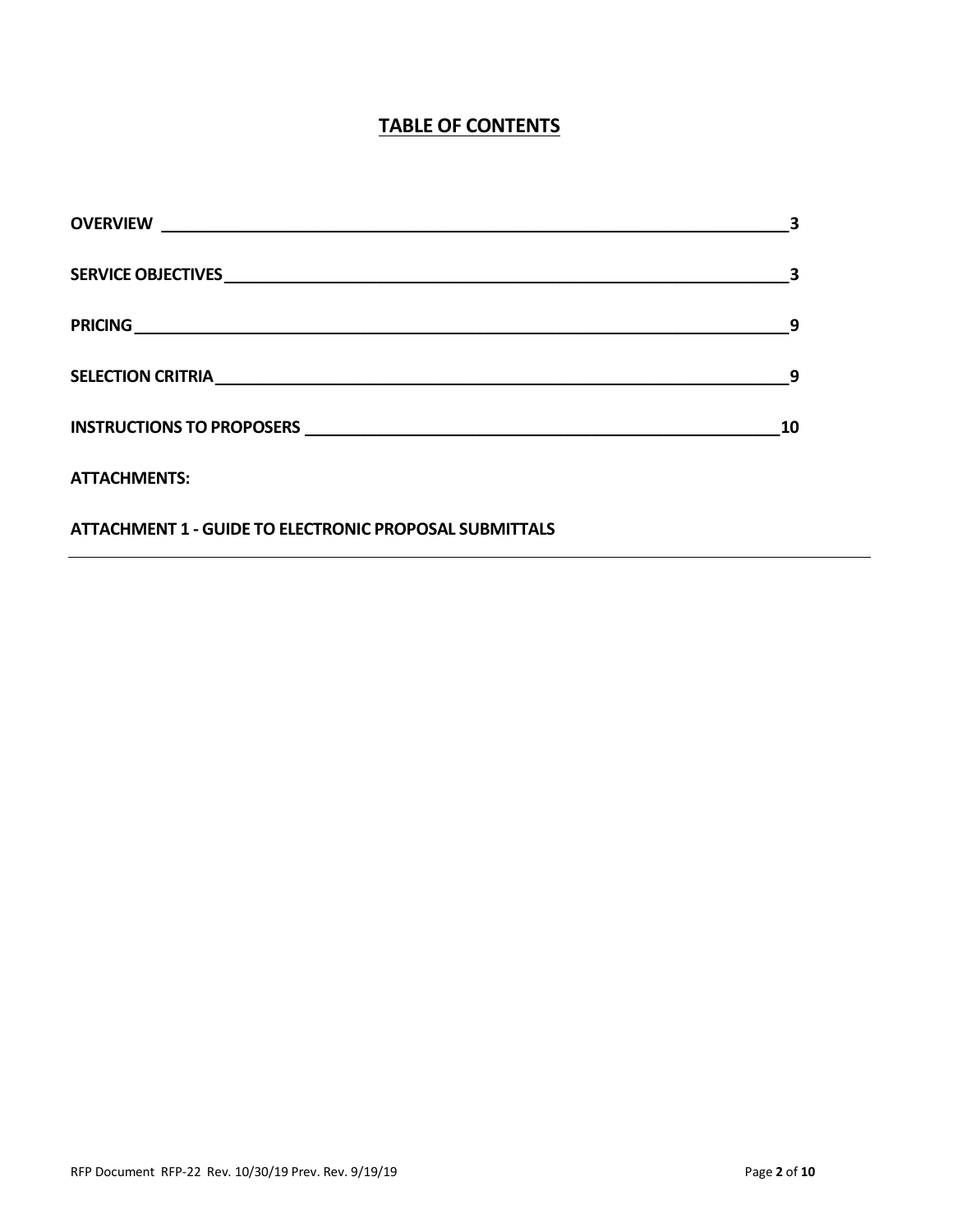# **Request for Proposal (RFP) TESTING SERVICES –NOVEL CORONAVIRUS DISEASE 2019**

The State of Connecticut Department of Administrative Services ("DAS") is issuing this Solicitation as a Request for Proposal("RFP") pursuant to Governor Lamont's Executive Order No. 7Z to solicit responses for testing services for the Novel Coronavirus Disease 2019 **("**COVID-19") for all geographic locations throughout the State of Connecticut. The State will issue multiple Supplemental Solicitations in order to provide continuous recruitment of adequate resources to accommodate testing service needs throughout the duration ofthe COVID-19 pandemic. Proposers need only to respond once for consideration. Results of any Supplemental Solicitation(s) will be incorporated into theresultant Contract #20PSX0054. It is the intention of the State to make partial contract awards as successful contract negotiations are completed.

### **Overview**

On March 10, 2020, Governor Lamont declared a public health emergency to bolster Connecticut's efforts to contain Novel Coronavirus Disease 2019 (COVID-19) and has taken several emergency actions in response to the COVID-19 outbreak. These emergency actionsinclude the formation of a panel of experts from within the state's medical and business community, including the Department of Public Health (DPH), to consult with, and advise, his administration regarding the re-opening of Connecticut's economy.

To that end**,** the State of Connecticut (State), Department of Administrative Services, on behalf of the Department of Public Health isseeking solutions for the implementation of a comprehensive approach to widespread, high volume testing in Connecticut for the presence of COVID-19 infection by testing for SARS-CoV-2 virus and/or antibodies using protocols as defined by the Food and Drug Administration (FDA) [\(https://www.fda.gov/medical-devices/emergency](https://www.fda.gov/medical-devices/emergency-situations-medical-devices/faqs-diagnostic-testing-sars-cov-2#general)[situations-medical-devices/faqs-diagnostic-testing-sars-cov-2#general\)](https://www.fda.gov/medical-devices/emergency-situations-medical-devices/faqs-diagnostic-testing-sars-cov-2#general).

Qualified proposer's will have the opportunity to offer solutions that support a demand for high volume, high throughput testing of symptomatic and asymptomatic Connecticut residents. The State will partner with a set of successful proposers in a statewide contract for these testing services and intends to have the resulting contract with an initial term of one (1) year with the option to renew.

#### **SERVICE OBJECTIVES**

#### I. Testing Services

Testing service solutions for SARS CoV-2 virus and/or antibody testing that provide collection, including solutions for collection of testing (collection kits, transport), and/or testing services, including testing kits. Responses may reflect the ability to provide all or individual components of these testing services.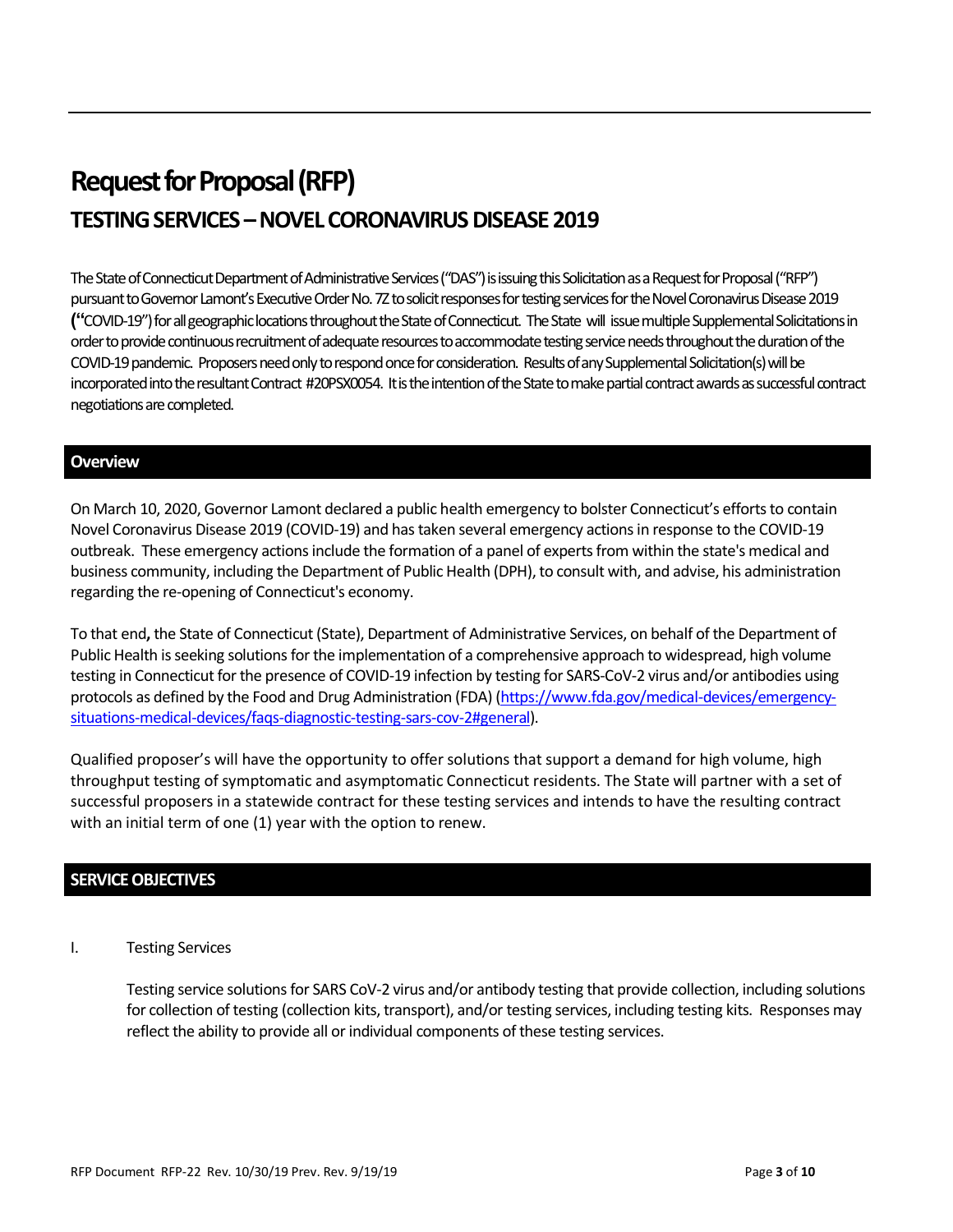- A. Describe how your service(s) complies with Federal and State of Connecticut licensing requirements, including but not limited to Food and Drug Administration (FDA) and State of Connecticut Public Health Code.
- B. Describe how your service(s) offers options to perform molecular and/or antibody based testing, including:
	- 1. the ability to implement laboratory tests using molecular technologies;
	- 2. the capacity to provide serological testing for SARS-CoV-2 antibodies; and
	- 3. the name of test kit and manufacturer.
- C. Describe your ability to receive, process and test specimens based on the FDA approved manufacturer criteria, per testing methodology guidelines. Include turnaround time from specimen collection through final patient test report to provider or patient, as applicable. The state is looking for the fastest turn around time of results for real-time contact tracing capabilities and therefore a turn around time of 24 hours is desirable.
- D. Describe the capacity of your service(s) offered and how your service(s) will include or ramp up to the highest throughput for the anticipated high volume testing.
- E. Provide a specimen collection plan compliant with current and evolving Center for Disease Control and Prevention (CDC) and FDA guidance. Proposals must include on-site collection options as well as remote collection, including but not limited to collection and testing in underserved areas or to nonmobile populations.
- II. Qualifications
	- A. Licensing requirements:
		- 1. Moderate and high complexity laboratories must have a current, valid Connecticut Clinical Laboratory license and submit a laboratory director's credentials.
		- 2. Waived complexity laboratories: A Connecticut Clinical Laboratory license is not required.
	- B. Certification requirements:
		- 1. Clinical Laboratory Improvement Amendments (CLIA) certificate must be included for all moderate, high and waived complexity laboratories.
- III. Reporting
	- A. Describe how you will report, per manufacturer recommendations, positive, negative and inconclusive results to ordering provider or client, as applicable.
	- B Describe how your service(s) will report results to DPH within 48 hours of identification in accordance with the State of Connecticut Public Health code requirements described below: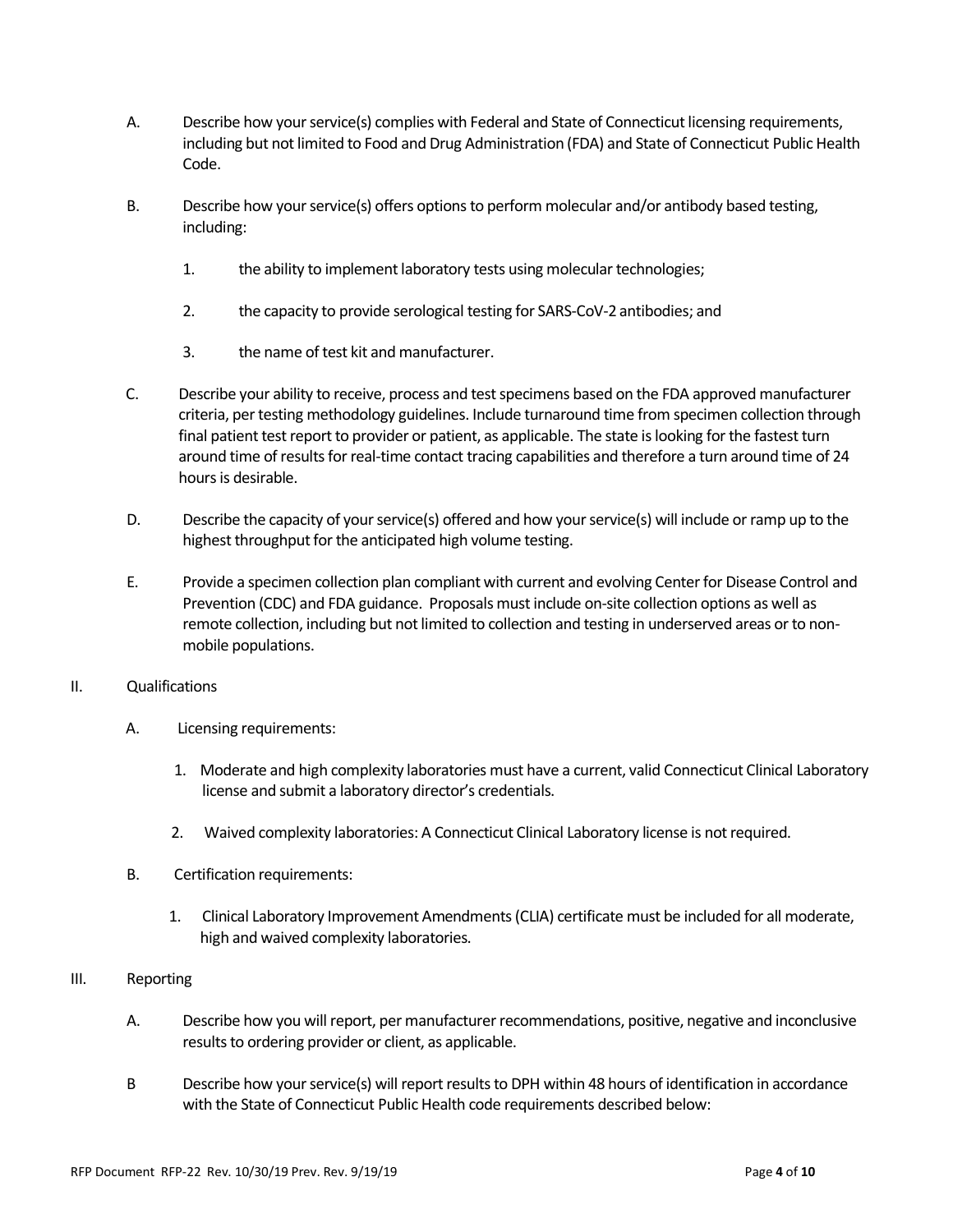### STATE OF CONNECTICUT PUBLIC HEALTH CODE REQUIREMENTS:

Effective February 5, 2020, the Commissioner of the Connecticut Department of Public Health (DPH), amended the List of Reportable Diseases, Emergency Illnesses and Health Conditions and the ListofReportable Laboratory Findings byadding "COVID-19" and "SARS-CoV-2" to such lists [\(https://portal.ct.gov/-/media/DPH/EEIP/CTEPI/Vol40\\_No2.pdf?la=en\)](https://portal.ct.gov/-/media/DPH/EEIP/CTEPI/Vol40_No2.pdf?la=en). This action was taken pursuant to Connecticut General Statutes Section 19a- 2a and Section 19a-36-A7 of the Public Health Code. Laboratories performing tests to identify infections caused by SARS-CoV-2 based on FDA guidelines [\(https://www.fda.gov/emergency-preparedness-and-response/mcm-legal](https://www.fda.gov/emergency-preparedness-and-response/mcm-legal-regulatory-and-policy-framework/emergency-use-authorization#covid19euas)[regulatory-and-policy-framework/emergency-use-authorization#covid19euas](https://www.fda.gov/emergency-preparedness-and-response/mcm-legal-regulatory-and-policy-framework/emergency-use-authorization#covid19euas)) are required to report results to the Connecticut Department of Public Health within 48 hours of identification of results(Sec. 19a-36 page 6 (12-08) Department of Public Health§ 19a-36-A3Sec. 19a-36-A3. Persons required to report reportable diseases and laboratory findings).

- 1. Laboratories are required to report positive, negative, and inconclusive results as defined by the test(s) being used. Only results of tests performed on Connecticut residents need to be reported.
- 2. Information to be reported is in Section E, Table 1 of this RFP Document, including data elements and the data format and content. Requirements for including the data elements are listed in Table 2, Usage Definition. The order of the data elements should match the order in Table 1. Laboratories must make every effort to request on test requisitions the information required.
- 3. To facilitate the reporting of SARS-CoV-2 testing, laboratories must be able to send reports in an electronic format, either HL7 or flat file. Adherence to these standards will allow DPH to process results in an automated fashion to be able to more quickly disseminate results for public health use.
	- a. Laboratories can use either HL7 v2.5.1 (preferred) or HL7 v2.3.1 message formats based on national electronic laboratory reporting (ELR) standards, and as defined in the DPH ELR HL7 2.5.1 Local Implementation Guide [\(https://portal.ct.gov/-](https://portal.ct.gov/-/media/DPH/EEIP/CT_ELR_Local_Guide.pdf?la=en) [/media/DPH/EEIP/CT\\_ELR\\_Local\\_Guide.pdf?la=en](https://portal.ct.gov/-/media/DPH/EEIP/CT_ELR_Local_Guide.pdf?la=en) ).
	- b. Laboratories can submit results in a flat file format (e.g., Excel, csv). If using a flat file, the data elements and content must meet the standards outlined in Table 1. Files must be formatted to include all of the data elements, even if they are not populated, and include headers.
- 4. Method of reporting will be determined in discussion with each laboratory. Reporting methods need to be secure, for example, secure email, sFTP, or PHINMS.
- 5. Regardless of reporting file format or method, laboratories will need to review these reporting requirements with DPH and obtain preapproval before reporting is started. This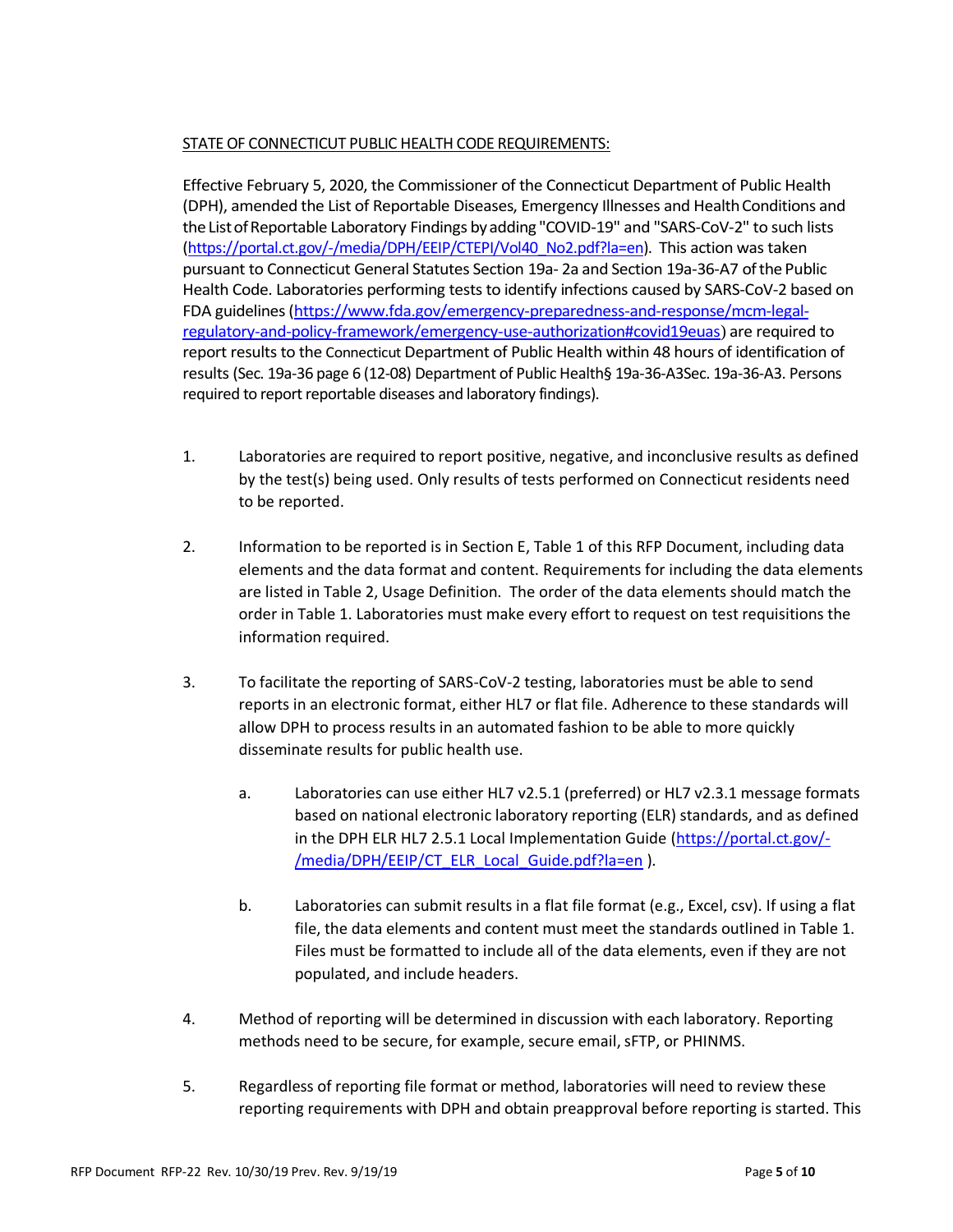review will include a review of a test file using the reporting method proposed. A review checklist will be shared with the laboratory.

## 6. Table - 1 Laboratory Result Information to be Reported to DPH

| Data element                                  |                                 | <b>Content</b>                                                                           |                                                                                                                                     |
|-----------------------------------------------|---------------------------------|------------------------------------------------------------------------------------------|-------------------------------------------------------------------------------------------------------------------------------------|
| name/header                                   | <b>Usage</b><br>(Table 2)       |                                                                                          | Notes/comments                                                                                                                      |
|                                               |                                 | requirements                                                                             |                                                                                                                                     |
| Laboratory Identified                         | Required                        | CLIA number                                                                              | CLIA number of the testing laboratory                                                                                               |
| <b>Patient Last Name</b>                      | Required                        | Character                                                                                |                                                                                                                                     |
| <b>Patient First Name</b>                     | Required                        | Character                                                                                |                                                                                                                                     |
| Patient Middle Initial                        | Required                        | Character                                                                                |                                                                                                                                     |
| <b>Patient Address</b>                        | Required                        | Residential address of<br>the person being<br>tested                                     | This is the residence at the time of testing                                                                                        |
| <b>Address 2</b>                              | Required                        | Secondary address,<br>e.g., Apt, Bldg, Floor,<br>etc.<br>using standard<br>abbreviations | Put in a separate field than residential address<br>https://pe.usps.com/text/pub28/28apc_003.htm                                    |
| <b>Patient City</b>                           | Required                        | Character                                                                                |                                                                                                                                     |
| <b>Patient State</b>                          | Required                        | two letter<br>abbreviation                                                               |                                                                                                                                     |
| Patient Zip Code                              | Required                        | five or nine digit<br>format allowed                                                     |                                                                                                                                     |
| <b>Patient Phone</b>                          | Required                        | 10 digit format                                                                          |                                                                                                                                     |
| Date of Birth                                 | Required                        | mm/dd/yyyy                                                                               |                                                                                                                                     |
| <b>Patient Gender</b>                         | Required                        | Male, Female, Other,<br>Unknown                                                          |                                                                                                                                     |
| <b>Patient Race</b>                           | Required                        | See Table 2                                                                              | multiple race selections allowed                                                                                                    |
| <b>Patient Ethnicity</b>                      | Required                        | See Table 3                                                                              | should be asked/reported separately from race                                                                                       |
| <b>Patient Occupation</b>                     | Required<br>but can<br>be empty | Character                                                                                | If available                                                                                                                        |
| <b>Patient Medical Record</b><br>Number (MRN) | Required<br>but can<br>be empty | Character                                                                                | ID that identifies the person at the provider or in the<br>laboratory system. NOTE: Cannot be a person's social<br>security number. |
| <b>Accession Number/Lab</b><br>ID             | Required                        | Character                                                                                | this is the ID that is assigned to the specimen in the<br>laboratory system                                                         |
| Specimen Source                               | Required                        | SNOMED code or<br>PHIN VADS standard<br>abbreviation                                     | https://phinvads.cdc.gov/vads/ViewValueSet.action?id=E1399690-<br>F6D4-E111-AC0B-0050568D00F8                                       |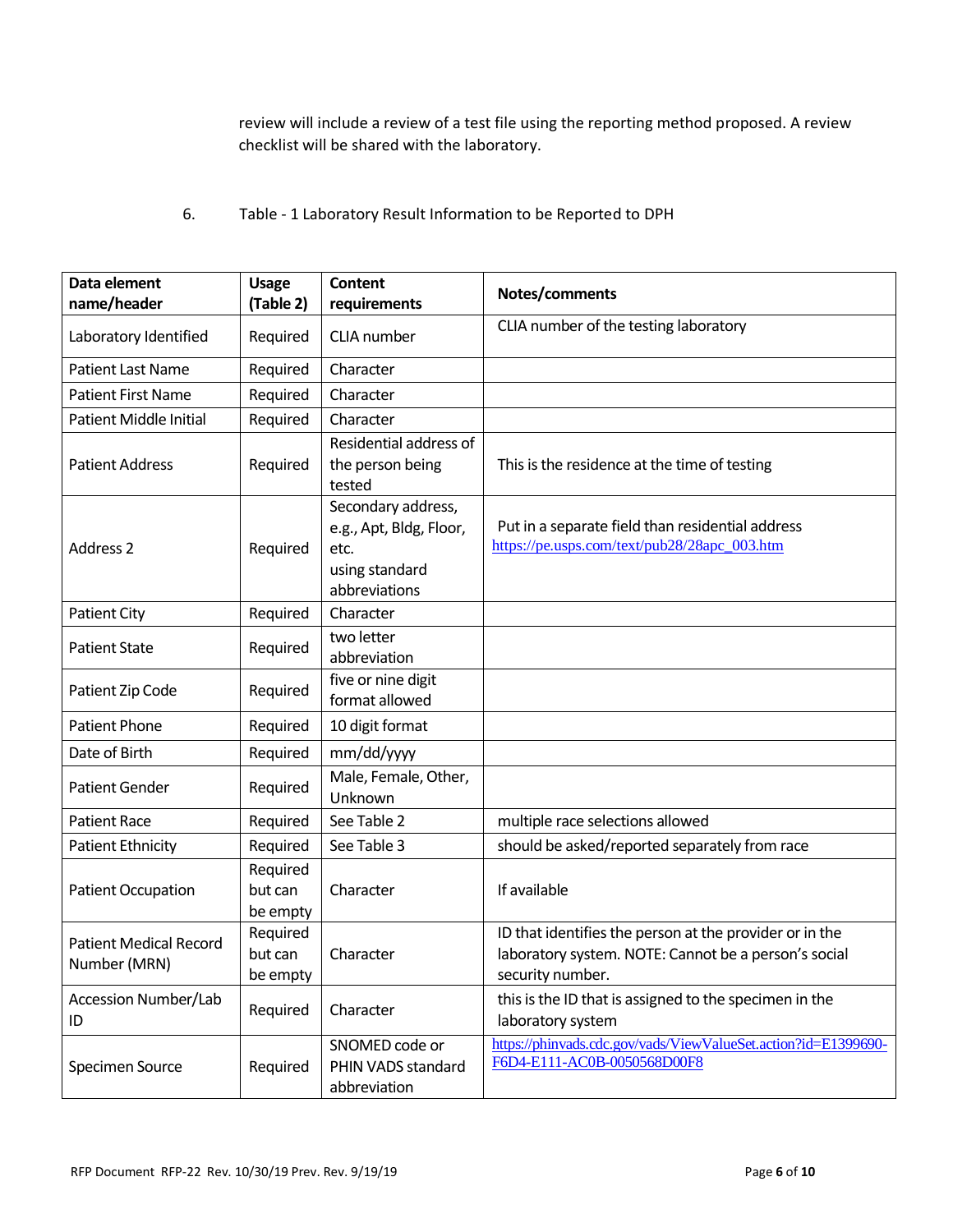| Data element                       | <b>Usage</b>        | Content              |                                                         |  |
|------------------------------------|---------------------|----------------------|---------------------------------------------------------|--|
| name/header                        | (Table 2)           | requirements         | Notes/comments                                          |  |
|                                    |                     | LOINC code defined   | DPH can assist with finding the proper LOINC            |  |
| <b>Test Method</b>                 | Required            | for the SARS-CoV-2   | https://loinc.org/prerelease/ for SARS-CoV-2 LOINCS     |  |
|                                    |                     | test                 |                                                         |  |
|                                    |                     | Standard description |                                                         |  |
| Result description                 | Required            | or SNOMED code       | Results as described by the manufacturer of the test    |  |
|                                    |                     | (Table 4)            |                                                         |  |
| <b>Specimen Collection</b><br>Date | Required            | mm/dd/yyyy           |                                                         |  |
|                                    | Required            |                      |                                                         |  |
| Specimen Received Date             | but can             | mm/dd/yyyy           |                                                         |  |
|                                    | be empty            |                      |                                                         |  |
|                                    | Required            |                      |                                                         |  |
| <b>Tested Date</b>                 | but can             | mm/dd/yyyy           |                                                         |  |
|                                    | be empty            |                      |                                                         |  |
|                                    | Required            |                      |                                                         |  |
| <b>Ordering Facility</b>           | but can             | Character            | The facility that submitted the specimen, if applicable |  |
|                                    | be empty            |                      |                                                         |  |
| <b>Ordering Provider Last</b>      | Required            | Character            |                                                         |  |
| Name                               |                     |                      |                                                         |  |
| <b>Ordering Provider First</b>     | Required            | Character            |                                                         |  |
| Name                               |                     |                      |                                                         |  |
| <b>Ordering Provider</b>           | Required            | 10 digit format      |                                                         |  |
| Phone                              |                     |                      |                                                         |  |
| <b>Ordering Provider</b>           | Required            |                      |                                                         |  |
| <b>Address</b>                     | but can             |                      |                                                         |  |
|                                    | be empty            |                      |                                                         |  |
| <b>Ordering Provider City</b>      | Required<br>but can |                      |                                                         |  |
|                                    | be empty            |                      |                                                         |  |
|                                    | Required            |                      |                                                         |  |
| <b>Ordering Provider State</b>     | but can             |                      |                                                         |  |
|                                    | be empty            |                      |                                                         |  |
|                                    | Required            |                      |                                                         |  |
| Ordering Provider Zip              | but can             |                      |                                                         |  |
|                                    | be empty            |                      |                                                         |  |

### 7. Table 2 – Usage Definitions

Usage definitions are based on HL7 requirements but apply to laboratories who will be submitting flat files.

| <b>Usage</b> | <b>Comment for Submitting Laboratory</b> | <b>DPH Comment</b>                                   |
|--------------|------------------------------------------|------------------------------------------------------|
|              | The Submitting Laboratory SHALL          | DPH SHALL process or ignore the information conveyed |
| Required     | populate all Required elements with a    | by required elements.                                |
|              | non-empty value.                         | DPH must NOT raise an error due to the presence of a |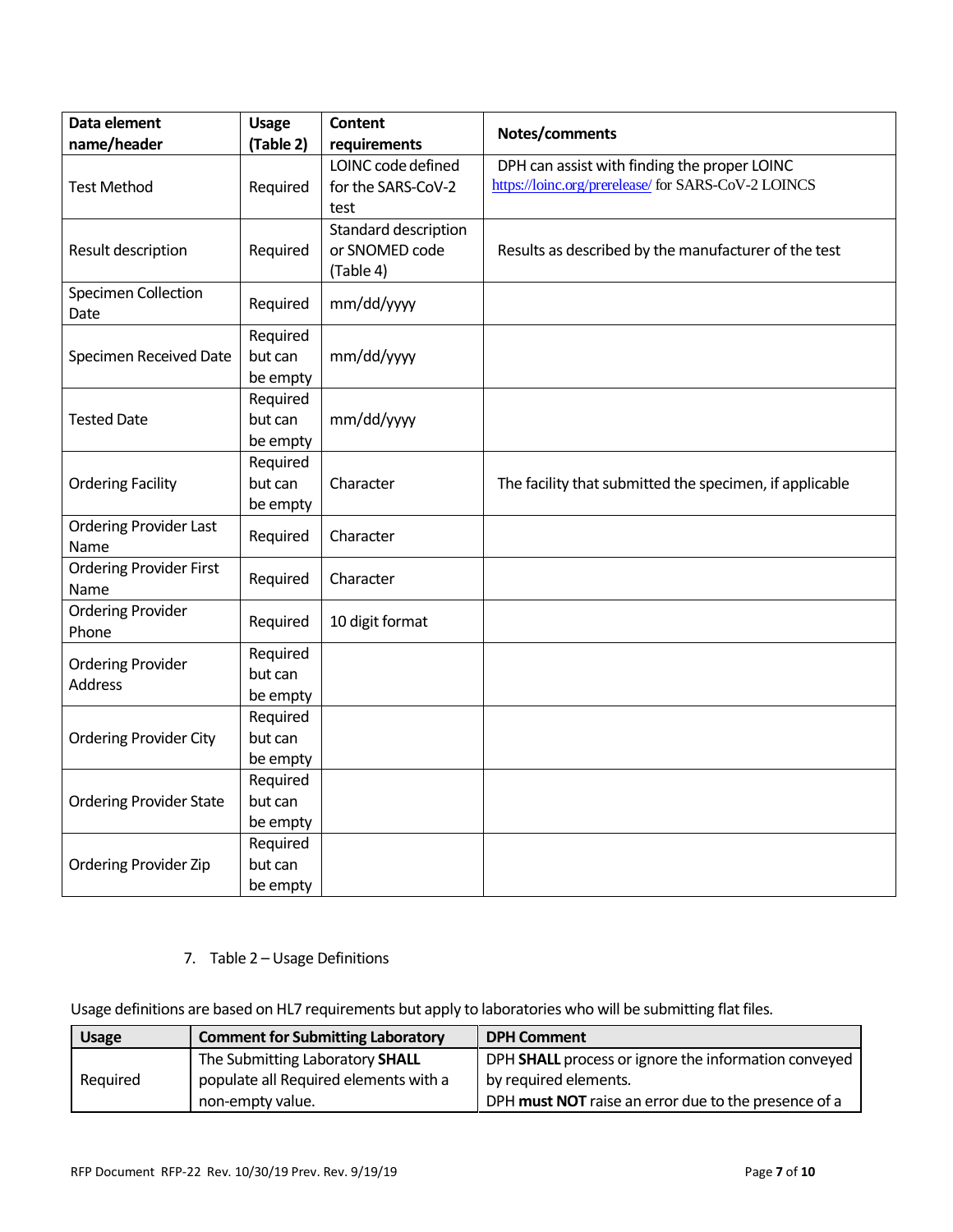| <b>Usage</b>                 | <b>Comment for Submitting Laboratory</b>                                                                                                                                                                                                                                                                                                                                                                                                                                            | <b>DPH Comment</b>                                                                                                                                                                                                                                                                                                                                                                                     |
|------------------------------|-------------------------------------------------------------------------------------------------------------------------------------------------------------------------------------------------------------------------------------------------------------------------------------------------------------------------------------------------------------------------------------------------------------------------------------------------------------------------------------|--------------------------------------------------------------------------------------------------------------------------------------------------------------------------------------------------------------------------------------------------------------------------------------------------------------------------------------------------------------------------------------------------------|
|                              | DPH expects these to be populated.                                                                                                                                                                                                                                                                                                                                                                                                                                                  | required element, but MAY raise an error due to the<br>absence of a required element.<br>DPH will contact submitting laboratories by email or<br>other methods to let them know if required elements<br>are missing.                                                                                                                                                                                   |
| Required but<br>may be empty | The element may be missing from the<br>message, but it <b>MUST</b> be sent by the<br>Submitting Laboratory IF there is<br>relevant data.<br>A Submitting Laboratory should be<br>capable of providing all "RE" elements.<br>If the Submitting Laboratory knows the<br>required values for the element, then it<br><b>MUST</b> send that element. If the<br>Submitting Laboratory does not know<br>the required values, then that element<br>can be omitted if using an HL7 message. | For HL7 messages: DPH will be expected to process<br>data contained in the element, but MUST be able to<br>successfully process the message if the element is<br>omitted (no error message should be generated<br>because the element is missing).<br>Laboratories submitting flat files should include the<br>data element header in the message, even if content is<br>not available to be included. |

# 8. Table 3 – Race categories

| American Indian or Alaska Native          |
|-------------------------------------------|
| Asian                                     |
| <b>Black or African American</b>          |
| Native Hawaiian or Other Pacific Islander |
| White                                     |
| <b>Other Race</b>                         |
| Unknown                                   |
| Refused                                   |
|                                           |

# 9. Table 4 – Ethnicity definitions

| Hispanic or Latino         |
|----------------------------|
| Not Hispanic or not Latino |
| Unknown                    |
| Refused                    |

# 10. Table 5- Result descriptions

| <b>SNOMED</b> | Description  |
|---------------|--------------|
| 260373001     | Detected     |
| 260415000     | Not detected |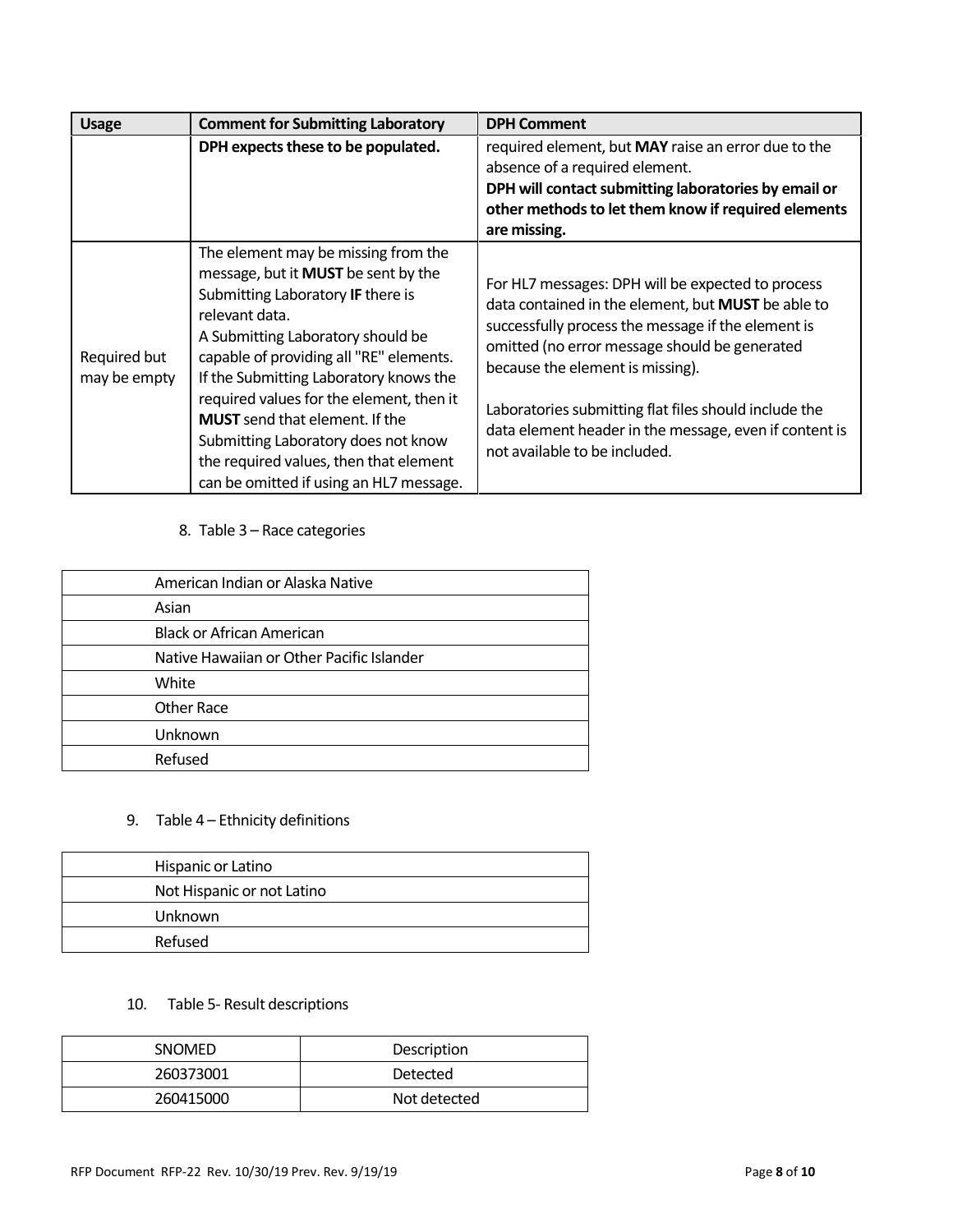| 10828004  | Positive        |
|-----------|-----------------|
| 260385009 | <b>Negative</b> |
| 419984006 | Inconclusive    |
| 82334004  | Indeterminate   |

#### **Pricing**

Provide a pricing proposal that takes into consideration the public service associated with the testing services solicited in this RFP. The State is asking all proposers to respond with their best, most competitive pricing given the immediate need to provide testing services to Connecticut residents in a safe, comprehensive and efficient manner during these unprecedented times.

All price offerings must reflect net pricing, inclusive of any time or materials required to perform the services proposed.

#### **Selection Criteria**

DAS may award by individual item, group of items, or the entirety of all items. DAS may also reject any and all responses in whole or in part, and waive minor irregularities and omissions if, in the judgment of DAS, the best interest of the State will be served.

It is the intention of the State to partner with multiple qualified, responsible proposers that meet the specifications and requirements in order to best meet the testing demands of the COVID-19 pandemic and accommodate, in whole or in part, testing of residents within various geographic locations throughout the State.

#### **Instructions to Proposers**

#### **1. Proposal Schedule**

| <b>RELEASE OF RFP:</b> | Date: | 4/20/2020                         |
|------------------------|-------|-----------------------------------|
|                        |       |                                   |
| l RFP DUE DATE:        | Date: | 4/27/2020 at 2:00 pm Eastern Time |

#### **2. Questions**

Questions for the purpose of clarifying this RFP must be directed to Tina Costanzo, via email: [tina.costanzo@ct.gov](mailto:tina.costanzo@ct.gov)